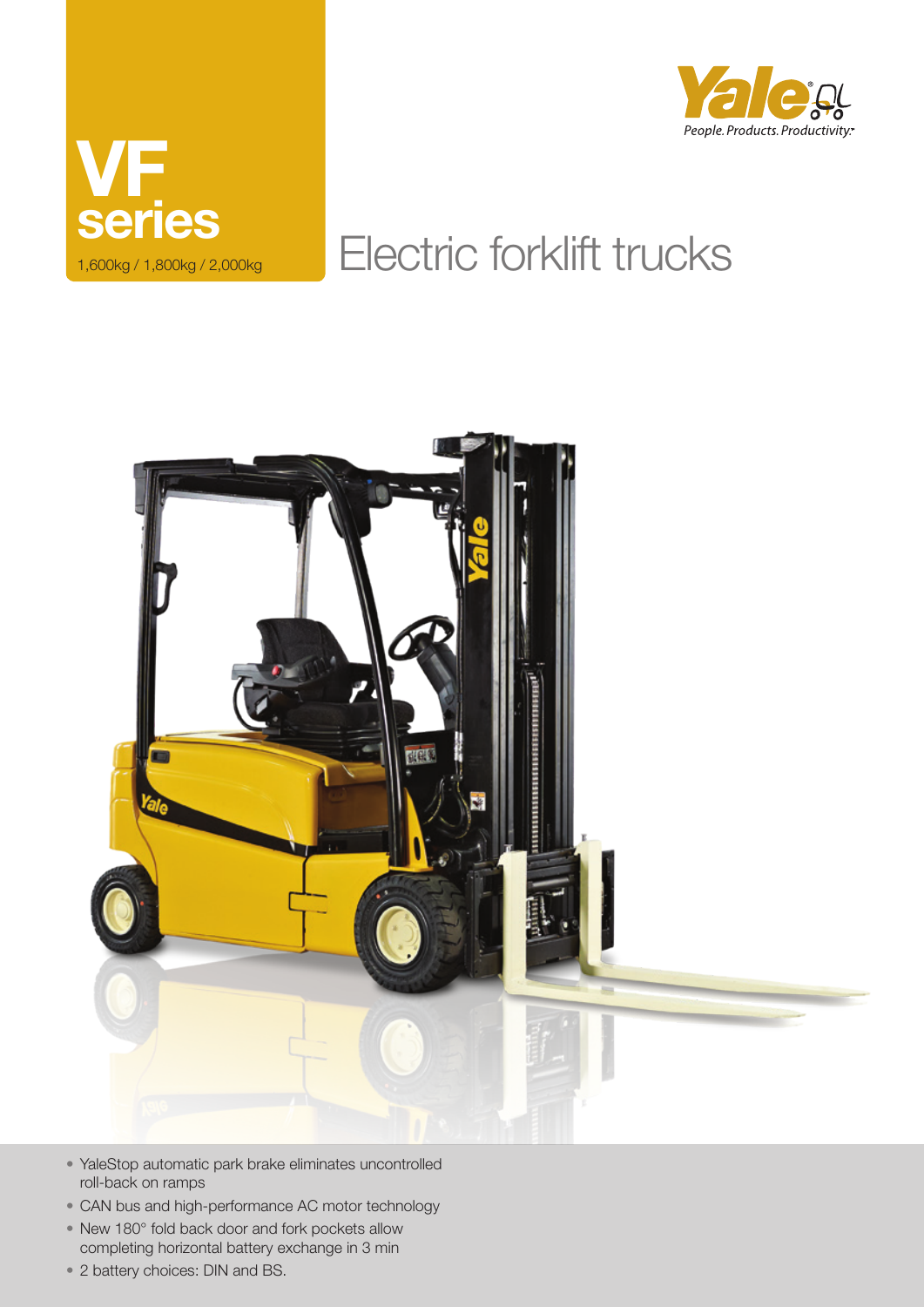|                      |               | <b>VDI 2198 - General Specifications</b>                                                                                                          |                                                   |                            |                                                                 |                            |
|----------------------|---------------|---------------------------------------------------------------------------------------------------------------------------------------------------|---------------------------------------------------|----------------------------|-----------------------------------------------------------------|----------------------------|
|                      | 1.1           | Manufacturer (abbreviation)                                                                                                                       |                                                   | Yale                       | Yale                                                            | Yale                       |
|                      | 1.2           | Manufacturer's type designation                                                                                                                   |                                                   | ERP16VF (MWB)              | ERP16VF (LWB)                                                   | ERP18VF (MWB)              |
|                      | 1.3           | Drive: electric (battery or mains), diesel, petrol, fuel gas                                                                                      |                                                   | Electric (battery)         | Electric (battery)                                              | Electric (battery)         |
| Distinguishing mark  | 1.4           | Operator type: hand, pedestrian, standing, seated, order-picker                                                                                   |                                                   | Seated                     | Seated                                                          | Seated                     |
|                      | 1.5           | Rated capacity/rated load                                                                                                                         | Q(t)                                              | 1.6                        | 1.6                                                             | 1.8                        |
|                      | 1.6           | Load centre distance                                                                                                                              | $c$ (mm)                                          | 500                        | 500                                                             | 500                        |
|                      | 1.8           | Load distance, centre of drive axle to fork                                                                                                       | $x$ (mm)                                          | 326                        | 326                                                             | 321                        |
|                      | 1.9           | Wheelbase                                                                                                                                         | y (mm)                                            | 1431                       | 1539                                                            | 1431                       |
|                      | 2.1           | Service weight ■                                                                                                                                  | kg                                                | 3036                       | 3209                                                            | 3288                       |
| Weights              | 2.2           | Axle loading, laden front/rear ■                                                                                                                  | kg                                                | 3986 / 650                 | 3992 / 817                                                      | 4435 / 653                 |
|                      | 2.3           | Axle loading, unladen front/rear ■                                                                                                                | kg                                                | 1461 / 1575                | 1533 / 1676                                                     | 1601 / 1687                |
|                      | 3.1           | Tyres: P=pneumatic, C=cushion, SE=superelastic                                                                                                    |                                                   | SE                         | <b>SE</b>                                                       | SE                         |
|                      | 3.2           | Tyre size, front                                                                                                                                  |                                                   | $18 \times 7 - 8$          | $18 \times 7 - 8$                                               | 200 / 50-10                |
|                      | 3.3           | Tyre size, rear                                                                                                                                   |                                                   | 140 / 55-9                 | 140 / 55-9                                                      | 140 / 55-9                 |
| Tyres/chassis        | 3.5           | Wheels, number front/rear $(x =$ driven wheels)                                                                                                   |                                                   | 2X/2                       | 2X/2                                                            | 2X/2                       |
|                      | 3.6<br>3.7    | Tread, front<br>Tread, rear                                                                                                                       | $b_{10}$ (mm)                                     | 889<br>918                 | 889<br>918                                                      | 908<br>918                 |
|                      | 4.1           | Tilt of mast/fork carriage forward/backward                                                                                                       | $b_{11}$ (mm)                                     | 5/5                        | 5/5                                                             | 5/5                        |
|                      | 4.2           | Height, mast lowered                                                                                                                              | $\alpha$ / $\beta$ (°)<br>$h_1$ (mm)              | 2230                       | 2230                                                            | 2180                       |
|                      | 4.3           | Free lift $\Psi$                                                                                                                                  | $h_2$ (mm)                                        | 100                        | 100                                                             | 100                        |
|                      | 4.4           | Lift $\blacktriangledown$                                                                                                                         | $h_3$ (mm)                                        | 3320                       | 3320                                                            | 3390                       |
|                      | 4.5           | Height, mast extended $\bullet$                                                                                                                   | $h_4$ (mm)                                        | 3868                       | 3868                                                            | 4006                       |
|                      | 4.7           | Height of overhead guard (cabin) $\bigcirc$                                                                                                       | $h_6$ (mm)                                        | 2070                       | 2070                                                            | 2070                       |
|                      | 4.7.1         | Cab height (open cab)                                                                                                                             |                                                   | 2087                       | 2087                                                            | 2087                       |
|                      | 4.8           | Seat height relating to SIP/stand height <b>X</b>                                                                                                 | $h7$ (mm)                                         | 1017                       | 1017                                                            | 1017                       |
|                      | 4.12          | Coupling height                                                                                                                                   | $h_{10}$ (mm)                                     | 360                        | 360                                                             | 360                        |
|                      | 4.19          | Overall length                                                                                                                                    | $I_{11}$ (mm)                                     | 2980                       | 3088                                                            | 2975                       |
|                      | 4.20          | Length to face of forks                                                                                                                           | $I2$ (mm)                                         | 1980                       | 2088                                                            | 1975                       |
|                      | 4.21          | Overall width (8)                                                                                                                                 | $b_1/b_2$ (mm)                                    | 1050 (A)                   | 1050 (A)                                                        | 1116                       |
| <b>Dimensions</b>    | 4.22          | Fork dimensions ISO 2331                                                                                                                          | $s/e/l$ (mm)                                      | 40 / 80 / 1000             | 40 / 80 / 1000                                                  | 40 / 80 / 1000             |
|                      | 4.23          | Fork carriage ISO 2328, class/type A, B                                                                                                           |                                                   | 2A                         | 2A                                                              | 2A                         |
|                      | 4.24          | Fork carriage width $\blacklozenge$                                                                                                               | $b_3$ (mm)                                        | 907                        | 907                                                             | 977                        |
|                      | 4.31          | Ground clearance, laden, below mast                                                                                                               | $m_1$ (mm)                                        | 70                         | 70                                                              | 70                         |
|                      | 4.32          | Ground clearance at centre of wheelbase (C)                                                                                                       | $m2$ (mm)                                         | 100                        | 100                                                             | 100                        |
|                      | 4.33          | Load dimension $b_{12} \times l_6$ crossways                                                                                                      | $b_{12} \times l_6$ (mm)                          | 1000 x 1200                | 1000 x 1200                                                     | 1000 x 1200                |
|                      | 4.34          | Aisle width predetermined load dimensions                                                                                                         | $A_{st}$ (mm)                                     | 3309                       | 3417                                                            | 3305                       |
|                      |               | 4.34.1 Aisle width for pallets 1000 x 1200 crossways                                                                                              | $A_{st}$ (mm)                                     | 3309                       | 3417                                                            | 3305                       |
|                      |               | 4.34.2 Aisle width for pallets $800 \times 1200$ lengthways                                                                                       | $A_{st}$ (mm)                                     | 3432                       | 3540                                                            | 3427                       |
|                      | 4.35          | Turning radius                                                                                                                                    | $W_a$ (mm)                                        | 1654                       | 1762                                                            | 1654                       |
|                      | 4.36          | Internal turning radius                                                                                                                           | $b_{13}$ (mm)                                     | 0                          | $\mathbf 0$                                                     | $\mathsf 0$                |
|                      |               | 4.41 $90^\circ$ intersecting aisle (With pallet W = 1200mm, L = 1000mm)                                                                           | mm                                                | 1778                       | 1824                                                            | 1800                       |
|                      | 4.42          | Step Height (from ground to running board) (B)                                                                                                    | mm                                                | 526                        | 526                                                             | 526                        |
|                      | 4.43          | Step Height                                                                                                                                       | mm                                                | 484                        | 484                                                             | 484                        |
|                      | 5.1           | Travel speed, laden/unladen *                                                                                                                     | km/h                                              | 16/16                      | 16/16                                                           | 16/16                      |
|                      | 5.1.1<br>5.2  | Travel speed, laden/unladen, backwards<br>Lift speed, laden/unladen                                                                               | km/h                                              | 16/16                      | 16/16                                                           | 16/16                      |
|                      | 5.3           |                                                                                                                                                   | m/s                                               | 0.43 / 0.59                | 0.43 / 0.59                                                     | 0.41 / 0.60                |
| Performance data     | 5.5           | Lowering speed, laden/unladen<br>Drawbar pull, laden/unladen **                                                                                   | m/s<br>N                                          | 0.50 / 0.47<br>3406 / 3680 | 0.50 / 0.47<br>3406 / 3680                                      | 0.46 / 0.40<br>3337 / 3646 |
|                      | 5.6           | Max. drawbar pull, laden/unladen ***                                                                                                              | N                                                 | 11415 / 11690              | 11415 / 11690                                                   | 11355 / 11664              |
|                      | 5.7           | Gradeability, laden/unladen ****                                                                                                                  | %                                                 | 11/16                      | 11/16                                                           | 10/15                      |
|                      | 5.8           | Max. gradeability, laden/unladen ***                                                                                                              | %                                                 | 25/35                      | 25/35                                                           | 23/35                      |
|                      | 5.9           | Acceleration time, laden/unladen *                                                                                                                | s                                                 | 4.6 / 4.1                  | 4.6 / 4.1                                                       | 4.6 / 4.1                  |
|                      | 5.10          | Service brake                                                                                                                                     |                                                   | Electric                   | Electric                                                        | Electric                   |
|                      | 6.1           | Drive motor rating S2 60 min                                                                                                                      | kW                                                | $2x$ 5.0                   | 2x <sub>5.0</sub>                                               | 2x <sub>5.0</sub>          |
| Electric-engine      | 6.2           | Lift motor rating at S3 15%                                                                                                                       | kW                                                | 12.0                       | 12.0                                                            | 12.0                       |
|                      | 6.3           | Battery according to DIN 43531/35/36 A, B, C, no                                                                                                  |                                                   | DIN 43531-A                | DIN 43531-A                                                     | DIN 43531-A                |
|                      | 6.4           | Battery voltage/nominal capacity K5                                                                                                               | (V)/(ah)                                          | 48 / 625                   | 48 / 750                                                        | 48 / 625                   |
|                      | 6.5           | Battery weight $\bullet$                                                                                                                          | kg                                                | 813 / 899                  | 962 / 1064                                                      | 813 / 899                  |
|                      | 6.6           | Energy consumption according to VDI cycle *                                                                                                       | kWh/h @No. of Cycles 5.1                          |                            | 5.1                                                             | 5.3                        |
|                      | 8.1           | Type of drive unit                                                                                                                                |                                                   | <b>AC</b> Induction        | <b>AC</b> Induction                                             | <b>AC</b> Induction        |
|                      | 10.1          | Operating pressure for attachments $\square$                                                                                                      | bar                                               | 180                        | 180                                                             | 180                        |
|                      | 10.2          | Oil volume for attachments $\Diamond$                                                                                                             | l/min                                             | 40                         | 40                                                              | 40                         |
|                      | 10.3          | Hydraulic oil tank, capacity                                                                                                                      |                                                   | 19                         | 19                                                              | 19                         |
| <b>Addition data</b> | 10.7          | Sound pressure level at the driver's seat LPAZ ★                                                                                                  | dB(A)                                             | 69                         | 69                                                              | 69                         |
|                      | 10.8          | Towing coupling, type DIN                                                                                                                         |                                                   | Pin                        | Pin                                                             | Pin                        |
|                      |               | Standard / Wide tread<br>▼ Bottom of forks.                                                                                                       | Add 32mm with load backrest.                      |                            | $\Box$ With manual hydraulic controls; 155 bar with             |                            |
| $**$<br>***          |               | + Without load backrest.<br>60 minute rating                                                                                                      | $\checkmark$ HiP performance setting.             |                            | e-hydraulic controls.<br>(A) Overall width 1116mm with required |                            |
|                      |               | 5 minute rating<br>$\bigcirc$ h6 subject to +/- 5mm tolerance.<br>30 minute rating<br>X Full suspension seat at midpoint of<br>* HiP performance. | $\Diamond$ Maximum flow set through dash display. |                            | 200/50-10 tyres fitted for masts 5000mm and over.               |                            |
| ■                    | Max. battery. | suspension travel. Standard hood<br>$\bullet$ Min./max.<br>specified. 1051mm with raised hood.                                                    |                                                   | horizontal removal.        | <sup>(B)</sup> With vertical battery removal; add 34mm with     |                            |

**2** VF series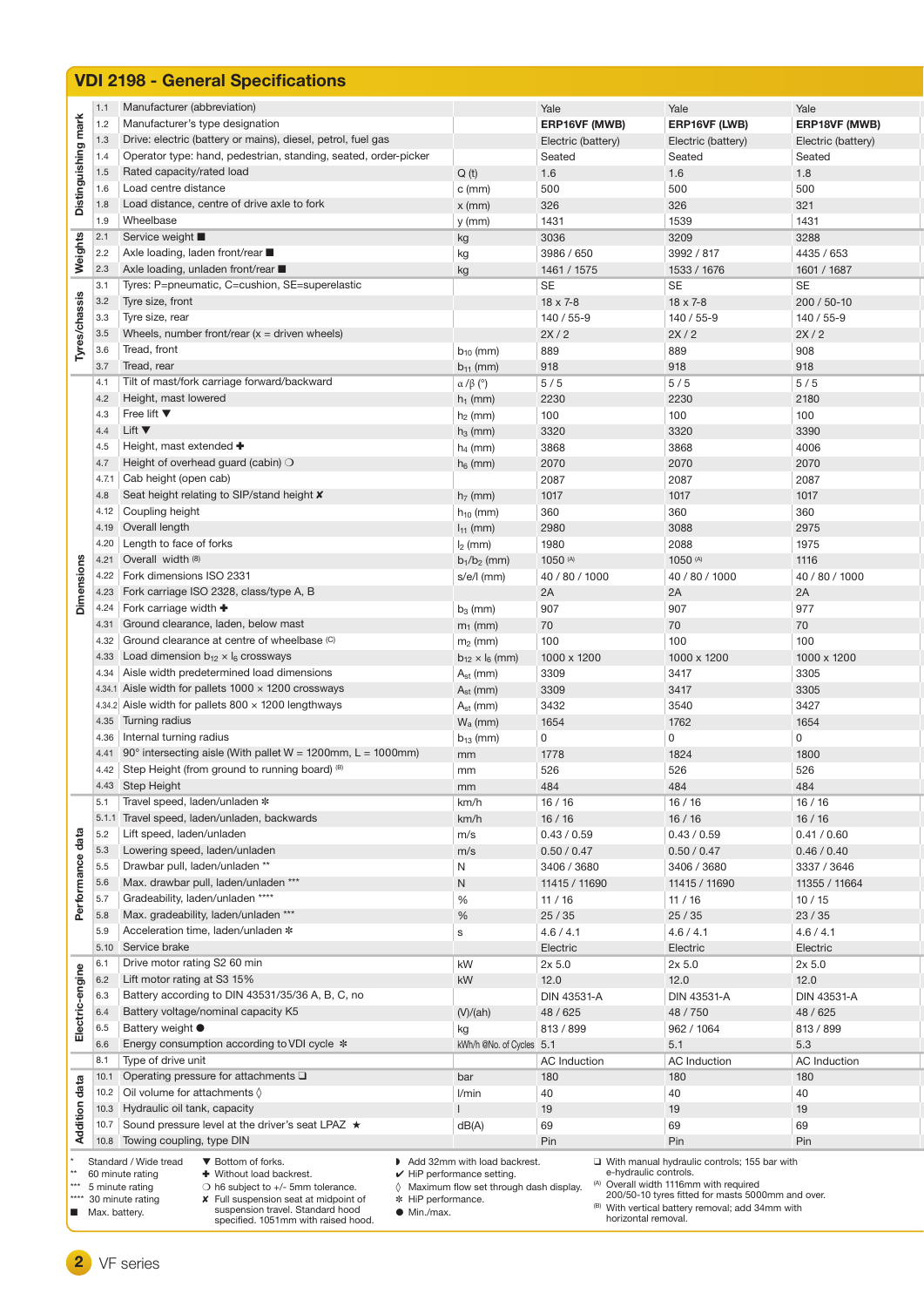| Yale                 | Yale                | Yale                |                          | Manufacturer (abbreviation)                                           | 1.1          |                |
|----------------------|---------------------|---------------------|--------------------------|-----------------------------------------------------------------------|--------------|----------------|
| <b>ERP18VF (LWB)</b> | ERP20VF (MWB)       | ERP20VF (LWB)       |                          | Manufacturer's type designation                                       | 1.2          | mark           |
| Electric (battery)   | Electric (battery)  | Electric (battery)  |                          | Drive: electric (battery or mains), diesel, petrol, fuel gas          | 1.3          |                |
| Seated               | Seated              | Seated              |                          | Operator type: hand, pedestrian, standing, seated, order-picker       | 1.4          | Distinguishing |
| 1.8                  | 2.0                 | 2.0                 | Q(t)                     | Rated capacity/rated load                                             | 1.5          |                |
| 500                  | 500                 | 500                 | $c$ (mm)                 | Load centre distance                                                  | 1.6          |                |
| 321                  | 321                 | 321                 | $x$ (mm)                 | Load distance, centre of drive axle to fork                           | 1.8          |                |
| 1539                 | 1539                | 1539                | y (mm)                   | Wheelbase                                                             | 1.9          |                |
| 3282                 | 3565                | 3386                |                          | Service weight ■                                                      | 2.1          |                |
| 4368 / 714           | 4892 / 673          | 4719 / 668          | kg                       | Axle loading, laden front/rear ■                                      | 2.2          | ights          |
|                      |                     |                     | kg                       | Axle loading, unladen front/rear                                      | 2.3          | wei            |
| 1608 / 1674          | 1743 / 1822         | 1652 / 1734         | kg                       |                                                                       | 3.1          |                |
| SE                   | <b>SE</b>           | <b>SE</b>           |                          | Tyres: P=pneumatic, C=cushion, SE=superelastic                        |              |                |
| 200 / 50-10          | 200 / 50-10         | 200 / 50-10         |                          | Tyre size, front                                                      | 3.2          | Tyres/chassis  |
| 140 / 55-9           | $15 \times 4.5 - 8$ | 140 / 55-9          |                          | Tyre size, rear                                                       | 3.3          |                |
| 2X / 2               | 2X/2                | 2X/2                |                          | Wheels, number front/rear $(x =$ driven wheels)                       | 3.5          |                |
| 908                  | 906                 | 908                 | $b_{10}$ (mm)            | Tread, front                                                          | 3.6          |                |
| 918                  | 918                 | 918                 | $b_{11}$ (mm)            | Tread, rear                                                           | 3.7          |                |
| 5/5                  | 5/5                 | 5/5                 | $\alpha$ / $\beta$ (°)   | Tilt of mast/fork carriage forward/backward                           | 4.1          |                |
| 2180                 | 2180                | 2180                | $h_1$ (mm)               | Height, mast lowered                                                  | 4.2          |                |
| 100                  | 100                 | 100                 | $h_2$ (mm)               | Free lift $\blacktriangledown$                                        | 4.3          |                |
| 3390                 | 3390                | 3390                | $h_3$ (mm)               | Lift $\blacktriangledown$                                             | 4.4          |                |
| 4006                 | 4006                | 4006                | $h_4$ (mm)               | Height, mast extended +                                               | 4.5          |                |
| 2070                 | 2070                | 2070                | $h_6$ (mm)               | Height of overhead guard (cabin) $\bigcirc$                           | 4.7          |                |
| 2087                 | 2087                | 2087                |                          | Cab height (open cab)                                                 | 4.7.1        |                |
| 1017                 | 1017                | 1017                | $h7$ (mm)                | Seat height relating to SIP/stand height <b>X</b>                     | 4.8          |                |
| 360                  | 360                 | 360                 | $h_{10}$ (mm)            | Coupling height                                                       | 4.12         |                |
| 3083                 | 2975                | 3083                | $I_{11}$ (mm)            | Overall length                                                        | 4.19         |                |
| 2083                 | 1975                | 2083                | $I_2$ (mm)               | Length to face of forks                                               | 4.20         |                |
| 1116                 | 1116                | 1116                | $b_1/b_2$ (mm)           | Overall width (8)                                                     | 4.21         |                |
| 40 / 80 / 1000       | 40 / 100 / 1000     | 40 / 100 / 1000     | $s/e/l$ (mm)             | Fork dimensions ISO 2331                                              | 4.22         |                |
| 2Α                   | 2A                  | 2A                  |                          | Fork carriage ISO 2328, class/type A, B                               | 4.23         |                |
| 977                  | 977                 | 977                 | $b_3$ (mm)               | Fork carriage width $\blacklozenge$                                   | 4.24         | ة              |
| 70                   | 70                  | 70                  | $m_1$ (mm)               | Ground clearance, laden, below mast                                   | 4.31         |                |
| 100                  | 100                 | 100                 | $m2$ (mm)                | Ground clearance at centre of wheelbase (C)                           | 4.32         |                |
| 1000 x 1200          | 1000 x 1200         | 1000 x 1200         | $b_{12} \times l_6$ (mm) | Load dimension $b_{12} \times l_6$ crossways                          | 4.33         |                |
| 3413                 | 3305                | 3413                | $A_{st}$ (mm)            | Aisle width predetermined load dimensions                             | 4.34         |                |
| 3413                 | 3305                | 3413                | $A_{st}$ (mm)            | Aisle width for pallets $1000 \times 1200$ crossways                  | 4.34.1       |                |
| 3535                 | 3427                | 3535                | $A_{st}$ (mm)            | Aisle width for pallets $800 \times 1200$ lengthways                  | 4.34.2       |                |
| 1762                 | 1654                | 1762                | $W_a$ (mm)               | Turning radius                                                        | 4.35         |                |
| 0                    | 0                   | 0                   | $b_{13}$ (mm)            | Internal turning radius                                               | 4.36         |                |
| 1846                 | 1800                | 1846                | mm                       | 90 $^{\circ}$ intersecting aisle (With pallet W = 1200mm, L = 1000mm) | 4.41         |                |
| 526                  | 526                 | 526                 | mm                       | Step Height (from ground to running board) (B)                        | 4.42         |                |
| 484                  | 484                 | 484                 | mm                       | Step Height                                                           | 4.43         |                |
| 16 / 16              | 16 / 16             | 16/16               | km/h                     | Travel speed, laden/unladen *                                         | 5.1          |                |
| 16/16                | 16/16               | 16/16               | km/h                     | Travel speed, laden/unladen, backwards                                | 5.1.1        |                |
| 0.41 / 0.60          | 0.40 / 0.58         | 0.40 / 0.58         | m/s                      | Lift speed, laden/unladen                                             | 5.2          |                |
| 0.46 / 0.40          | 0.47 / 0.40         | 0.47 / 0.40         | m/s                      | Lowering speed, laden/unladen                                         | 5.3          | data           |
| 3337 / 3646          | 3260 / 3603         | 3294 / 3637         | N                        | Drawbar pull, laden/unladen **                                        | 5.5          |                |
| 11346 / 11655        | 11269 / 11612       | 11304 / 11647       | N                        | Max. drawbar pull, laden/unladen ***                                  | 5.6          |                |
|                      | 9/14                | 9/15                | %                        | Gradeability, laden/unladen ****                                      | 5.7          |                |
| 10 / 15              |                     | 22/36               | %                        | Max. gradeability, laden/unladen ***                                  | 5.8          | Perfor         |
| 23 / 36<br>4.6 / 4.1 | 31/34               | 4.6/4.1             |                          | Acceleration time, laden/unladen *                                    | 5.9          |                |
|                      | 4.6 / 4.1           |                     | s                        | Service brake                                                         | 5.10         |                |
| Electric             | Electric            | Electric            |                          | Drive motor rating S2 60 min                                          |              |                |
| 2x 5.0               | 2x 5.0              | 2x <sub>5.0</sub>   | kW                       |                                                                       | 6.1          | igne           |
| 12.0                 | 12.0                | 12.0                | kW                       | Lift motor rating at S3 15%                                           | 6.2          |                |
| DIN 43531-A          | DIN 43531-A         | DIN 43531-A         |                          | Battery according to DIN 43531/35/36 A, B, C, no                      | 6.3          |                |
| 48 / 750             | 48 / 625            | 48 / 750            | (V)/(ah)                 | Battery voltage/nominal capacity K5                                   | 6.4          | ctric-         |
| 962 / 1064           | 813 / 899           | 962 / 1064          | kg                       | Battery weight $\bullet$                                              | 6.5          | ۵Ë             |
| 5.4                  | 5.5                 | 5.5                 |                          | kWh/h @Nn. of Cycles Energy consumption according to VDI cycle *      | 6.6          |                |
| AC Induction         | <b>AC</b> Induction | <b>AC</b> Induction |                          | Type of drive unit                                                    | 8.1          |                |
| 180                  | 180                 | 180                 | bar                      | Operating pressure for attachments $\square$                          | 10.1         | data           |
| 40                   | 40                  | 40                  | l/min                    | Oil volume for attachments $\Diamond$                                 | 10.2         |                |
| 19                   | 19                  | 19                  |                          | Hydraulic oil tank, capacity                                          | 10.3         |                |
| 69                   | 69                  | 69                  | dB(A)                    | Sound pressure level at the driver's seat LPAZ ★                      | 10.7<br>10.8 | ੩              |
| Pin                  | Pin                 | Pin                 |                          | Towing coupling, type DIN                                             |              |                |

(C) 90mm with horizontal battery removal. H LPAZ, measured according to the test cycles and based on the weighting values contained in EN12053.

֦

**Spec sheet truck based on:**<br>3360mm (Clear View) and 3430mm (Hi-Vis) to<br>top of fork, 2 stage LFL mast with standard<br>carriage and 1000mm forks, with HiP<br>performance setting, DIN battery configuration.

**All values are nominal values and they are subject to tolerances. For further information, please contact the manufacturer.**

**equipment.** 

**Values may vary with alternative configurations.**

**Yale products might be subject to change without notice.** 

**3**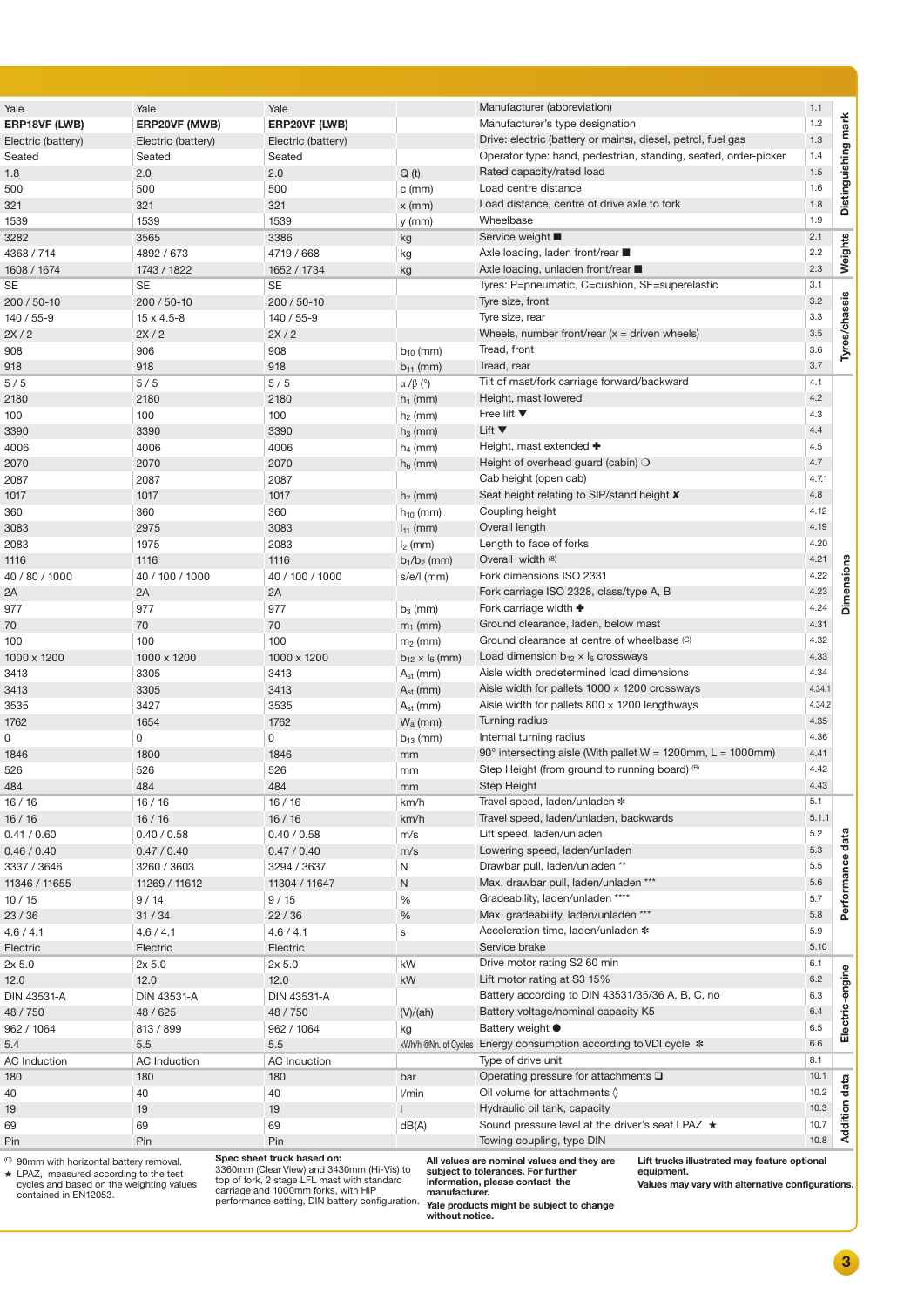

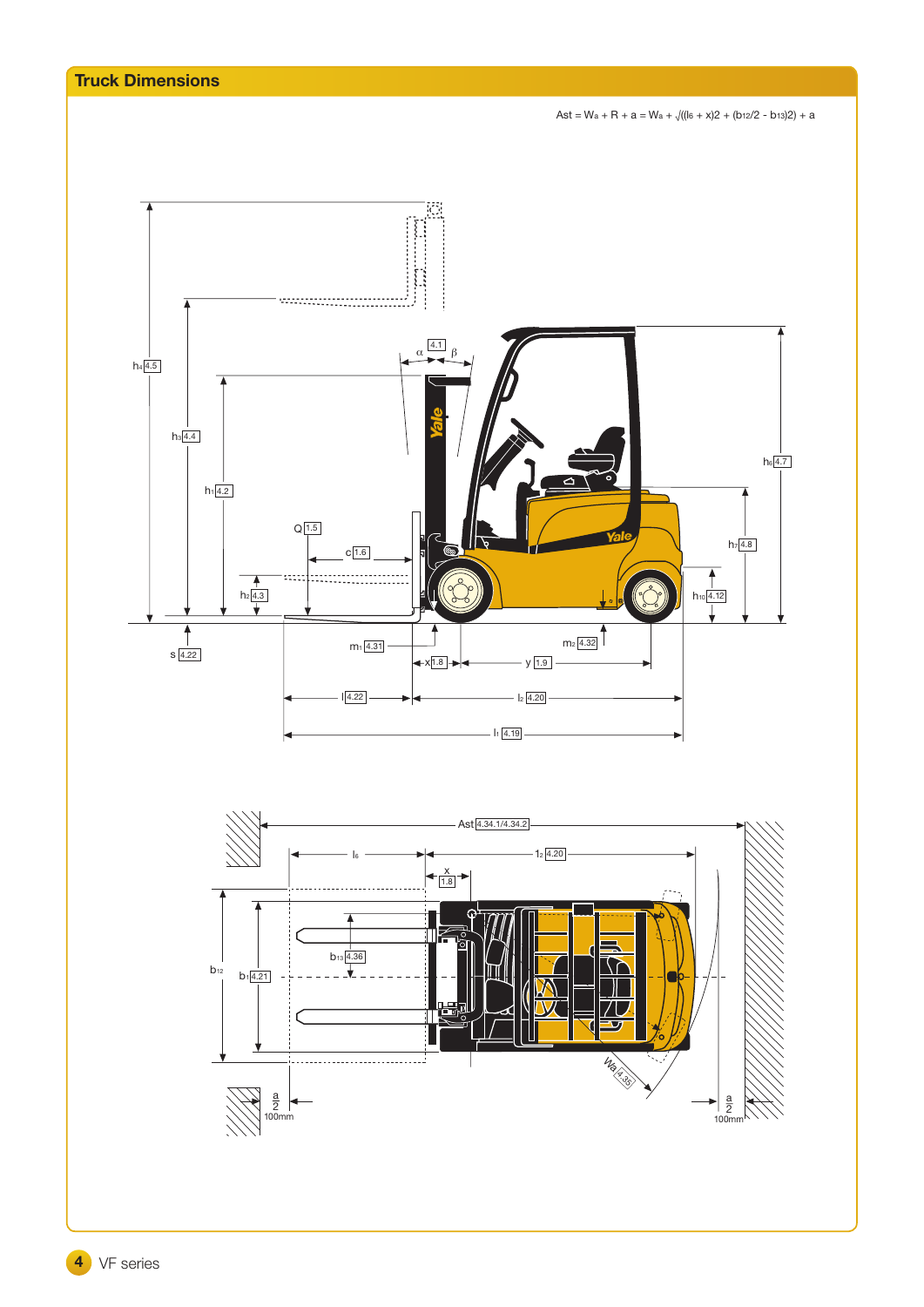# **ERP16VF MWB mast details and capacity ratings (kg) - Superelastic tyres**

| Model                                                                                                                                                                                                                                                                                          |                        |                   |                   |                |   |      | <b>ERP16VF MWB</b> |                                    |      |      |                  |      |  |  |
|------------------------------------------------------------------------------------------------------------------------------------------------------------------------------------------------------------------------------------------------------------------------------------------------|------------------------|-------------------|-------------------|----------------|---|------|--------------------|------------------------------------|------|------|------------------|------|--|--|
| Tyre size, front                                                                                                                                                                                                                                                                               |                        |                   |                   |                |   |      | $18 \times 7 - 8$  |                                    |      |      |                  |      |  |  |
| Overall width, front                                                                                                                                                                                                                                                                           |                        |                   |                   |                |   |      | 1050mm             |                                    |      |      |                  |      |  |  |
|                                                                                                                                                                                                                                                                                                | h <sub>1</sub><br>(mm) |                   |                   | h <sub>4</sub> |   | Tilt |                    | <b>Forks</b><br>Integral sideshift |      |      |                  |      |  |  |
| <b>Mast</b>                                                                                                                                                                                                                                                                                    |                        | $h_{2+S}$<br>(mm) | $h_{3+s}$<br>(mm) | (mm)           |   |      | 500                | 600                                | 700  | 500  | 600              | 700  |  |  |
|                                                                                                                                                                                                                                                                                                |                        |                   |                   |                | F | в    |                    | Load centre (kg)                   |      |      | Load centre (kg) |      |  |  |
| 2 Stage                                                                                                                                                                                                                                                                                        | 2230                   | 140               | 3360              | 3868           | 5 | 5    | 1600               | 1450                               | 1350 | 1600 | 1430             | 1300 |  |  |
| <b>LFL</b>                                                                                                                                                                                                                                                                                     | 2580                   | 140               | 3860              | 4368           | 5 | 5    | 1600               | 1450                               | 1340 | 1590 | 1430             | 1290 |  |  |
| <b>Clear</b>                                                                                                                                                                                                                                                                                   | 2830                   | 140               | 4360              | 4868           | 5 | 5    | 1580               | 1430                               | 1330 | 1570 | 1410             | 1270 |  |  |
| <b>View</b>                                                                                                                                                                                                                                                                                    | 3180                   | 140               | 4860              | 5368           | 5 | 5    | 1490               | 1350                               | 1250 | 1480 | 1320             | 1200 |  |  |
|                                                                                                                                                                                                                                                                                                | 2180                   | 140               | 3432              | 4006           | 5 | 5    | 1600               | 1450                               | 1350 | 1580 | 1410             | 1280 |  |  |
| 2 Stage<br><b>LFL</b>                                                                                                                                                                                                                                                                          | 2530                   | 140               | 3932              | 4506           | 5 | 5    | 1600               | 1450                               | 1340 | 1570 | 1410             | 1270 |  |  |
| <b>Hi-Vis</b>                                                                                                                                                                                                                                                                                  | 2780                   | 140               | 4432              | 5006           | 5 | 5    | 1580               | 1430                               | 1330 | 1550 | 1390             | 1260 |  |  |
|                                                                                                                                                                                                                                                                                                | 3130                   | 140               | 4932              | 5506           | 5 | 5    | 1490               | 1350                               | 1240 | 1450 | 1300             | 1180 |  |  |
| 2 Stage                                                                                                                                                                                                                                                                                        | 2080                   | 1505              | 3218              | 3728           | 5 | 5    | 1600               | 1450                               | 1340 | 1570 | 1410             | 1270 |  |  |
| <b>FFL</b>                                                                                                                                                                                                                                                                                     | 2330                   | 1755              | 3718              | 4228           | 5 | 5    | 1600               | 1450                               | 1340 | 1560 | 1400             | 1270 |  |  |
| <b>Hi-Vis</b>                                                                                                                                                                                                                                                                                  | 2680                   | 2105              | 4338              | 4847           | 5 | 5    | 1600               | 1450                               | 1330 | 1550 | 1390             | 1260 |  |  |
|                                                                                                                                                                                                                                                                                                | 1980                   | 1472              | 4300              | 4808           | 5 | 5    | 1600               | 1450                               | 1340 | 1570 | 1410             | 1270 |  |  |
| 3 Stage                                                                                                                                                                                                                                                                                        | 2080                   | 1572              | 4600              | 5108           | 5 | 5    | 1500               | 1400                               | 1300 | 1480 | 1360             | 1230 |  |  |
| <b>FFL</b><br>Clear                                                                                                                                                                                                                                                                            | 2180                   | 1672              | 4900              | 5408           | 5 | 5    | 1350               | 1350                               | 1250 | 1320 | 1310             | 1190 |  |  |
| <b>View</b>                                                                                                                                                                                                                                                                                    | 2330                   | 1822              | 5200*             | 5708           | 5 | 5    | 1220               | 1220                               | 1190 | 1190 | 1190             | 1140 |  |  |
|                                                                                                                                                                                                                                                                                                | 2430                   | 1922              | 5500*             | 6008           | 5 | 5    | 1090               | 1090                               | 1090 | 1060 | 1060             | 1060 |  |  |
|                                                                                                                                                                                                                                                                                                | 1930                   | 1355              | 4300              | 4875           | 5 | 5    | 1600               | 1450                               | 1340 | 1570 | 1410             | 1270 |  |  |
| 3 Stage                                                                                                                                                                                                                                                                                        | 2030                   | 1455              | 4600              | 5175           | 5 | 5    | 1570               | 1420                               | 1320 | 1540 | 1380             | 1250 |  |  |
| <b>FFL</b>                                                                                                                                                                                                                                                                                     | 2130                   | 1555              | 4900              | 5375           | 5 | 5    | 1460               | 1370                               | 1270 | 1420 | 1330             | 1200 |  |  |
| <b>Hi-Vis</b>                                                                                                                                                                                                                                                                                  | 2280                   | 1705              | 5200*             | 5775           | 5 | 5    | 1320               | 1320                               | 1220 | 1290 | 1270             | 1150 |  |  |
|                                                                                                                                                                                                                                                                                                | 2380                   | 1805              | 5500*             | 6075           | 5 | 5    | 1190               | 1190                               | 1160 | 1160 | 1160             | 1100 |  |  |
| Tilt speed reduced to 1° per second by<br>All values are nominal values and they are without notice.<br>Note that the capacities are given in<br>mechanical tilt speed restictors for mast<br>subject to tolerances. For further<br>kilograms.<br>Lift trucks illustrated may feature optional |                        |                   |                   |                |   |      |                    |                                    |      |      |                  |      |  |  |

kilograms. All ratings with DIN Battery.

backrest.

All ratings with 1000mm forks and less load

\* Tilt speed reduced to 1° per second by mechanical tilt speed restictors for mast heights 5000mm and above.

**information, please contact the manufacturer.**

**Lift trucks illustrated may feature optional** 

**equipment.** 

**Yale products might be subject to change Values may vary with alternative configurations.** 

# **ERP16VF LWB mast details and capacity ratings (kg) - Superelastic tyres**

| Model<br>Tyre size, front |                        |                   |                   |                        |      |   | <b>ERP16VF LWB</b><br>$18 \times 7 - 8$ |                  |      |      |                           |      |  |  |
|---------------------------|------------------------|-------------------|-------------------|------------------------|------|---|-----------------------------------------|------------------|------|------|---------------------------|------|--|--|
| Overall width, front      |                        |                   |                   |                        |      |   | 1050mm                                  |                  |      |      |                           |      |  |  |
|                           | h <sub>1</sub><br>(mm) |                   |                   |                        | Tilt |   |                                         | <b>Forks</b>     |      |      | <b>Integral sideshift</b> |      |  |  |
| <b>Mast</b>               |                        | $h_{2+S}$<br>(mm) | $h_{3+s}$<br>(mm) | h <sub>4</sub><br>(mm) |      |   | 500                                     | 600              | 700  | 500  | 600                       | 700  |  |  |
|                           |                        |                   |                   |                        | F    | B |                                         | Load centre (kg) |      |      | Load centre (kg)          |      |  |  |
| 2 Stage                   | 2230                   | 140               | 3360              | 3868                   | 5    | 5 | 1600                                    | 1450             | 1350 | 1600 | 1430                      | 1300 |  |  |
| <b>LFL</b>                | 2580                   | 140               | 3860              | 4368                   | 5    | 5 | 1600                                    | 1450             | 1340 | 1590 | 1430                      | 1290 |  |  |
| <b>Clear</b>              | 2830                   | 140               | 4360              | 4868                   | 5    | 5 | 1580                                    | 1430             | 1330 | 1570 | 1410                      | 1270 |  |  |
| <b>View</b>               | 3180                   | 140               | 4860              | 5368                   | 5    | 5 | 1500                                    | 1360             | 1250 | 1480 | 1330                      | 1200 |  |  |
|                           | 2180                   | 140               | 3432              | 4006                   | 5    | 5 | 1600                                    | 1450             | 1350 | 1580 | 1410                      | 1280 |  |  |
| 2 Stage<br><b>LFL</b>     | 2530                   | 140               | 3932              | 4506                   | 5    | 5 | 1600                                    | 1450             | 1340 | 1570 | 1410                      | 1270 |  |  |
| <b>Hi-Vis</b>             | 2780                   | 140               | 4432              | 5006                   | 5    | 5 | 1580                                    | 1430             | 1330 | 1550 | 1390                      | 1260 |  |  |
|                           | 3130                   | 140               | 4932              | 5506                   | 5    | 5 | 1500                                    | 1360             | 1250 | 1460 | 1310                      | 1180 |  |  |
| 2 Stage                   | 2080                   | 1505              | 3218              | 3728                   | 5    | 5 | 1600                                    | 1450             | 1340 | 1570 | 1410                      | 1270 |  |  |
| <b>FFL</b>                | 2330                   | 1755              | 3718              | 4228                   | 5    | 5 | 1600                                    | 1450             | 1340 | 1560 | 1400                      | 1270 |  |  |
| <b>Hi-Vis</b>             | 2680                   | 2105              | 4338              | 4847                   | 5    | 5 | 1600                                    | 1450             | 1330 | 1550 | 1390                      | 1260 |  |  |
|                           | 1980                   | 1472              | 4300              | 4808                   | 5    | 5 | 1600                                    | 1450             | 1340 | 1570 | 1410                      | 1270 |  |  |
| 3 Stage                   | 2080                   | 1572              | 4600              | 5108                   | 5    | 5 | 1510                                    | 1400             | 1300 | 1470 | 1360                      | 1230 |  |  |
| <b>FFL</b><br>Clear       | 2180                   | 1672              | 4900              | 5408                   | 5    | 5 | 1360                                    | 1360             | 1250 | 1320 | 1310                      | 1190 |  |  |
| <b>View</b>               | 2330                   | 1822              | 5200*             | 5708                   | 5    | 5 | 1230                                    | 1230             | 1200 | 1190 | 1190                      | 1140 |  |  |
|                           | 2430                   | 1922              | 5500*             | 6008                   | 5    | 5 | 1100                                    | 1100             | 1100 | 1060 | 1060                      | 1060 |  |  |
|                           | 1930                   | 1355              | 4300              | 4875                   | 5    | 5 | 1600                                    | 1450             | 1340 | 1570 | 1410                      | 1270 |  |  |
| 3 Stage                   | 2030                   | 1455              | 4600              | 5175                   | 5    | 5 | 1570                                    | 1420             | 1320 | 1540 | 1380                      | 1250 |  |  |
| <b>FFL</b>                | 2130                   | 1555              | 4900              | 5375                   | 5    | 5 | 1450                                    | 1380             | 1270 | 1430 | 1330                      | 1210 |  |  |
| <b>Hi-Vis</b>             | 2280                   | 1705              | 5200*             | 5775                   | 5    | 5 | 1330                                    | 1320             | 1220 | 1290 | 1280                      | 1160 |  |  |
|                           | 2380                   | 1805              | 5500*             | 6075                   | 5    | 5 | 1200                                    | 1200             | 1170 | 1160 | 1160                      | 1110 |  |  |

Note that the capacities are given in kilograms.

All ratings with DIN Battery.

\* Tilt speed reduced to 1° per second by mechanical tilt speed restictors for mast heights 5000mm and above.

**All values are nominal values and they are subject to tolerances. For further without notice. information, please contact the manufacturer.**

**Lift trucks illustrated may feature optional equipment. Values may vary with alternative** 

All ratings with 1000mm forks and less load backrest.

**Yale products might be subject to change configurations.**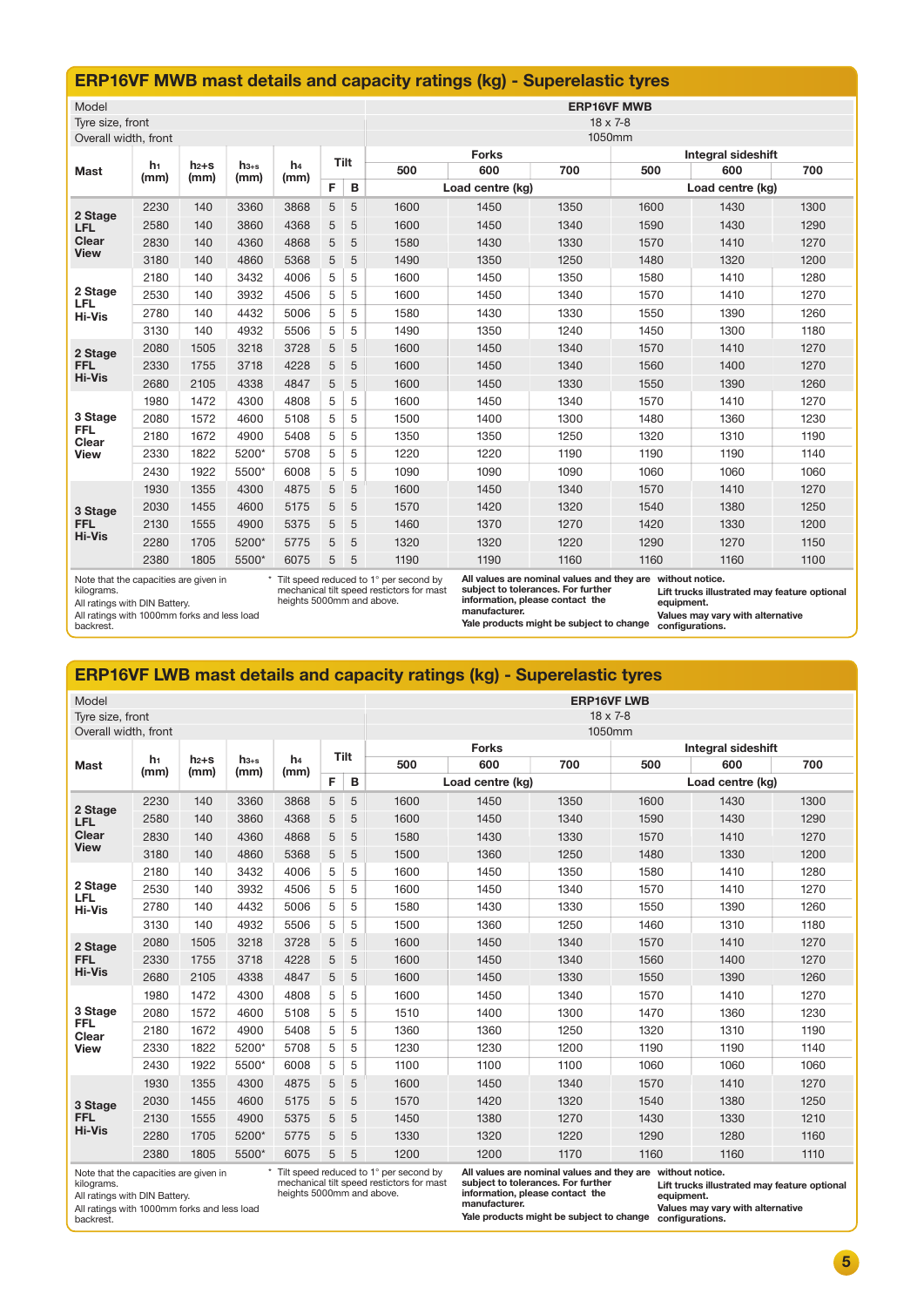# **ERP18VF MWB mast details and capacity ratings (kg) - Superelastic tyres**

| Model                 |                                                                                                                                                                                                                                                             |                   |                   |                        |    |      | <b>ERP18VF MWB</b> |                  |        |      |                    |      |  |  |
|-----------------------|-------------------------------------------------------------------------------------------------------------------------------------------------------------------------------------------------------------------------------------------------------------|-------------------|-------------------|------------------------|----|------|--------------------|------------------|--------|------|--------------------|------|--|--|
| Tyre size, front      |                                                                                                                                                                                                                                                             |                   |                   |                        |    |      | 200 / 50-10        |                  |        |      |                    |      |  |  |
| Overall width, front  |                                                                                                                                                                                                                                                             |                   |                   |                        |    |      |                    |                  | 1116mm |      |                    |      |  |  |
|                       |                                                                                                                                                                                                                                                             |                   |                   |                        |    | Tilt |                    | <b>Forks</b>     |        |      | Integral sideshift |      |  |  |
| <b>Mast</b>           | h1<br>(mm)                                                                                                                                                                                                                                                  | $h_{2+S}$<br>(mm) | $h_{3+s}$<br>(mm) | h <sub>4</sub><br>(mm) |    |      | 500                | 600              | 700    | 500  | 600                | 700  |  |  |
|                       |                                                                                                                                                                                                                                                             |                   |                   |                        | F. | В    |                    | Load centre (kg) |        |      | Load centre (kg)   |      |  |  |
|                       | 2180                                                                                                                                                                                                                                                        | 140               | 3432              | 4006                   | 5  | 5    | 1800               | 1600             | 1490   | 1740 | 1560               | 1420 |  |  |
| 2 Stage<br><b>LFL</b> | 2530                                                                                                                                                                                                                                                        | 140               | 3932              | 4506                   | 5  | 5    | 1800               | 1600             | 1480   | 1740 | 1560               | 1410 |  |  |
| <b>Hi-Vis</b>         | 2780                                                                                                                                                                                                                                                        | 140               | 4432              | 5006                   | 5  | 5    | 1780               | 1580             | 1470   | 1720 | 1540               | 1390 |  |  |
|                       | 3130                                                                                                                                                                                                                                                        | 140               | 4932              | 5506                   | 5  | 5    | 1580               | 1500             | 1380   | 1540 | 1450               | 1310 |  |  |
| 2 Stage               | 2080                                                                                                                                                                                                                                                        | 1505              | 3218              | 3728                   | 5  | 5    | 1800               | 1600             | 1500   | 1750 | 1570               | 1420 |  |  |
| <b>FFL</b>            | 2330                                                                                                                                                                                                                                                        | 1755              | 3718              | 4228                   | 5  | 5    | 1800               | 1600             | 1490   | 1750 | 1560               | 1420 |  |  |
| <b>Hi-Vis</b>         | 2680                                                                                                                                                                                                                                                        | 2105              | 4338              | 4847                   | 5  | 5    | 1800               | 1600             | 1480   | 1740 | 1560               | 1410 |  |  |
|                       | 1930                                                                                                                                                                                                                                                        | 1355              | 4300              | 4875                   | 5  | 5    | 1800               | 1600             | 1490   | 1740 | 1560               | 1410 |  |  |
| 3 Stage               | 2030                                                                                                                                                                                                                                                        | 1455              | 4600              | 5175                   | 5  | 5    | 1770               | 1570             | 1460   | 1710 | 1530               | 1390 |  |  |
| <b>FFL</b>            | 2130                                                                                                                                                                                                                                                        | 1555              | 4900              | 5375                   | 5  | 5    | 1710               | 1520             | 1410   | 1650 | 1480               | 1340 |  |  |
| <b>Hi-Vis</b>         | 2280                                                                                                                                                                                                                                                        | 1705              | 5200*             | 5775                   | 5  | 5    | 1650               | 1470             | 1360   | 1590 | 1420               | 1290 |  |  |
|                       | 2380                                                                                                                                                                                                                                                        | 1805              | 5500*             | 6075                   | 5  | 5    | 1590               | 1410             | 1300   | 1520 | 1360               | 1230 |  |  |
|                       | Tilt speed reduced to 1° per second by mechanical<br>Note that the capacities are given in kilograms.<br>All ratings with 1000mm forks and less load backrest.<br>tilt speed restictors for mast heights 5000mm and above.<br>All ratings with DIN Battery. |                   |                   |                        |    |      |                    |                  |        |      |                    |      |  |  |

All ratings with DIN Battery.

j

# **ERP18VF LWB mast details and capacity ratings (kg) - Superelastic tyres**

| Model                                                                                                                                                                                                                                                       |      |           |           |                |             |   | <b>ERP18VF LWB</b>      |                  |      |      |                    |      |  |  |
|-------------------------------------------------------------------------------------------------------------------------------------------------------------------------------------------------------------------------------------------------------------|------|-----------|-----------|----------------|-------------|---|-------------------------|------------------|------|------|--------------------|------|--|--|
| Tyre size, front                                                                                                                                                                                                                                            |      |           |           |                |             |   | $200/50 - 10$<br>1116mm |                  |      |      |                    |      |  |  |
| Overall width, front                                                                                                                                                                                                                                        |      |           |           |                |             |   |                         |                  |      |      |                    |      |  |  |
|                                                                                                                                                                                                                                                             | h1   | $h_{2+S}$ | $h_{3+s}$ | h <sub>4</sub> | Tilt        |   |                         | <b>Forks</b>     |      |      | Integral sideshift |      |  |  |
| <b>Mast</b>                                                                                                                                                                                                                                                 | (mm) | (mm)      | (mm)      | (mm)           |             |   | 500                     | 600              | 700  | 500  | 600                | 700  |  |  |
|                                                                                                                                                                                                                                                             |      |           |           |                | F           | B |                         | Load centre (kg) |      |      | Load centre (kg)   |      |  |  |
|                                                                                                                                                                                                                                                             | 2180 | 140       | 3432      | 4006           | 5           | 5 | 1800                    | 1600             | 1490 | 1740 | 1560               | 1420 |  |  |
| 2 Stage<br><b>LFL</b>                                                                                                                                                                                                                                       | 2530 | 140       | 3932      | 4506           | 5           | 5 | 1800                    | 1600             | 1480 | 1740 | 1560               | 1410 |  |  |
| <b>Hi-Vis</b>                                                                                                                                                                                                                                               | 2780 | 140       | 4432      | 5006           | 5           | 5 | 1780                    | 1580             | 1470 | 1720 | 1540               | 1390 |  |  |
|                                                                                                                                                                                                                                                             | 3130 | 140       | 4932      | 5506           | 5           | 5 | 1580                    | 1500             | 1380 | 1540 | 1450               | 1310 |  |  |
| 2 Stage                                                                                                                                                                                                                                                     | 2080 | 1505      | 3218      | 3728           | 5           | 5 | 1800                    | 1600             | 1500 | 1750 | 1570               | 1420 |  |  |
| FFL.                                                                                                                                                                                                                                                        | 2330 | 1755      | 3718      | 4228           | 5           | 5 | 1800                    | 1600             | 1490 | 1750 | 1560               | 1420 |  |  |
| <b>Hi-Vis</b>                                                                                                                                                                                                                                               | 2680 | 2105      | 4338      | 4847           | 5           | 5 | 1800                    | 1600             | 1480 | 1740 | 1560               | 1410 |  |  |
|                                                                                                                                                                                                                                                             | 1930 | 1355      | 4300      | 4875           | 5           | 5 | 1800                    | 1600             | 1490 | 1740 | 1560               | 1410 |  |  |
| 3 Stage                                                                                                                                                                                                                                                     | 2030 | 1455      | 4600      | 5175           | 5           | 5 | 1770                    | 1570             | 1460 | 1710 | 1530               | 1380 |  |  |
| FFL                                                                                                                                                                                                                                                         | 2130 | 1555      | 4900      | 5375           | 5           | 5 | 1710                    | 1520             | 1410 | 1650 | 1480               | 1340 |  |  |
| <b>Hi-Vis</b>                                                                                                                                                                                                                                               | 2280 | 1705      | 5200*     | 5775           | 5           | 5 | 1600                    | 1470             | 1360 | 1580 | 1420               | 1290 |  |  |
|                                                                                                                                                                                                                                                             | 2380 | 1805      | 5500*     | 6075           | $5^{\circ}$ | 5 | 1470                    | 1410             | 1300 | 1440 | 1360               | 1230 |  |  |
| Note that the capacities are given in kilograms.<br>All ratings with 1000mm forks and less load backrest.<br>Tilt speed reduced to 1° per second by mechanical<br>tilt speed restictors for mast heights 5000mm and above.<br>All ratings with DIN Battery. |      |           |           |                |             |   |                         |                  |      |      |                    |      |  |  |

# **ERP20VF MWB/LWB mast details and capacity ratings (kg) - Superelastic tyres**

| Model                                            |            |           |           |                        |                |   | <b>ERP20VF LWB</b>                                                                                         |                  |        |                    |                  |      |  |  |
|--------------------------------------------------|------------|-----------|-----------|------------------------|----------------|---|------------------------------------------------------------------------------------------------------------|------------------|--------|--------------------|------------------|------|--|--|
| Tyre size, front                                 |            |           |           |                        |                |   | 200 / 50-10                                                                                                |                  |        |                    |                  |      |  |  |
| Overall width, front                             |            |           |           |                        |                |   |                                                                                                            |                  | 1116mm |                    |                  |      |  |  |
|                                                  |            |           |           |                        |                |   |                                                                                                            | <b>Forks</b>     |        | Integral sideshift |                  |      |  |  |
| Mast                                             | h1<br>(mm) | $h_{2+S}$ | $h_{3+s}$ | h <sub>4</sub><br>(mm) | Tilt<br>F<br>в |   | 500                                                                                                        | 600              | 700    | 500                | 600              | 700  |  |  |
|                                                  |            | (mm)      | (mm)      |                        |                |   |                                                                                                            | Load centre (kg) |        |                    | Load centre (kg) |      |  |  |
|                                                  | 2180       | 140       | 3432      | 4006                   | 5              | 5 | 2000                                                                                                       | 1800             | 1640   | 1920               | 1720             | 1560 |  |  |
| 2 Stage<br><b>LFL</b>                            | 2530       | 140       | 3932      | 4506                   | 5              | 5 | 2000                                                                                                       | 1800             | 1630   | 1910               | 1720             | 1550 |  |  |
| <b>Hi-Vis</b>                                    | 2780       | 140       | 4432      | 5006                   | 5              | 5 | 1980                                                                                                       | 1780             | 1620   | 1890               | 1700             | 1540 |  |  |
|                                                  | 3130       | 140       | 4932      | 5506                   | 5              | 5 | 1570                                                                                                       | 1570             | 1530   | 1520               | 1520             | 1450 |  |  |
| 2 Stage                                          | 2080       | 1505      | 3218      | 3728                   | 5              | 5 | 2000                                                                                                       | 1800             | 1650   | 1930               | 1730             | 1570 |  |  |
| FFL                                              | 2330       | 1755      | 3718      | 4228                   | 5              | 5 | 2000                                                                                                       | 1800             | 1640   | 1920               | 1720             | 1560 |  |  |
| <b>Hi-Vis</b>                                    | 2680       | 2105      | 4338      | 4847                   | 5              | 5 | 2000                                                                                                       | 1800             | 1630   | 1910               | 1720             | 1550 |  |  |
|                                                  | 1930       | 1355      | 4300      | 4875                   | 5              | 5 | 2000                                                                                                       | 1800             | 1640   | 1910               | 1710             | 1550 |  |  |
| 3 Stage                                          | 2030       | 1455      | 4600      | 5175                   | 5              | 5 | 1960                                                                                                       | 1770             | 1610   | 1880               | 1690             | 1530 |  |  |
| FFL                                              | 2130       | 1555      | 4900      | 5375                   | 5              | 5 | 1910                                                                                                       | 1710             | 1560   | 1770               | 1630             | 1480 |  |  |
| <b>Hi-Vis</b>                                    | 2280       | 1705      | 5200*     | 5775                   | 5              | 5 | 1670                                                                                                       | 1660             | 1500   | 1640               | 1570             | 1420 |  |  |
|                                                  | 2380       | 1805      | 5500*     | 6075                   | 5 <sup>5</sup> | 5 | 1540                                                                                                       | 1530             | 1440   | 1500               | 1500             | 1370 |  |  |
| Note that the capacities are given in kilograms. |            |           |           |                        |                |   | Tilt speed reduced to 1° per second by mechanical<br>All ratings with 1000mm forks and less load backrest. |                  |        |                    |                  |      |  |  |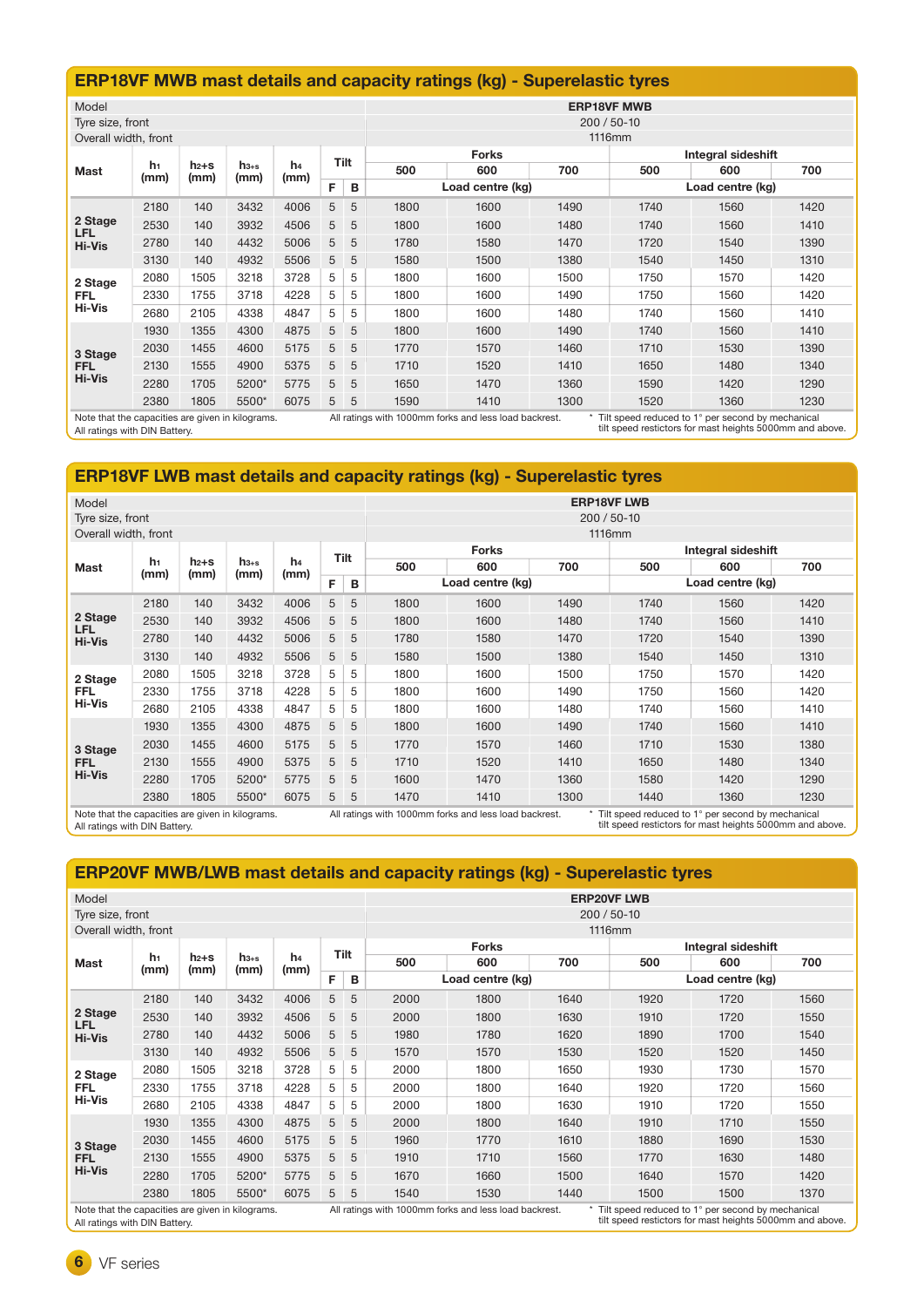# **VF series**

Models: ERP16VF MWB/LWB, ERP18VF MWB/LWB, ERP20VF MWB/LWB



#### **AC Technology**

Yale AC technology Class H traction motors are suitable for the most arduous applications. Smooth forward and reverse directional changes providing seamless driving action. In the highperformance or 'HiP' setting, AC technology provides increased speed and acceleration, even when fully laden, and increased speed on grade. As well as improving performance, AC technology reduces maintenance and allows service intervals of 1000 hours for most components.

#### **Brakes**

Yale has replaced the previous hydraulic service brake system with 'E-braking', which uses the regenerative braking principle. The brake pedal position is monitored by a sensor whose voltage output determines the amount of braking torque provided by the motors. Yale's E-braking system is self-calibrating and requires no maintenance.

The truck is equipped with an automatic YaleStop park brake: spring applied, electro magnetically released park brakes are mounted at the end of both motors. The park brake is automatically set by the control system, so that the brake is always set whenever the truck is not moving, and no traction has been requested. Moreover the park brake provides controllability on ramp applications.

#### **Steering**

The Yale VF features a state-of-the-art new customised steer-axle that has increased articulation of the steer wheels, allowing it to turn in smaller spaces than a conventional 4-wheel steer-axle.

#### **Performance modes**

Performance of the truck can be tailored via the enhanced overhead display, with 4 performance modes available to suit the requirements of the application or the preferences of the driver. For maximum speed and acceleration, choose mode 4, or for more delicate manoeuvring and extended battery life, mode 1 is ideal.

Your service technician can alter the top speed and acceleration of mode 4, with modes 1, 2 and 3 being automatically adjusted as percentages of setting 4.

#### **'eLo' and 'HiP' Settings**

Yale VF trucks feature an 'eLo' energy saving setting (accessible via the dash display with service password), which provides exceptional energy efficient performance for when you require

continuous operation over longer periods 1000 hours service interval for most without recharging the battery. You can choose the 'HiP' high performance setting for higher top speeds and acceleration for the most demanding applications.

#### **Improved ergonomics**

The VF is designed for optimum operator comfort. The operator is seated in an ergonomically designed position for maximum safety, comfort, visibility and ease of operation. The truck features a very low step height, generous floor and storage space, standard grab handle for ease of entry and standard reverse grab handle. The full suspension seat has 80mm of adjustment. A swivel seat option for a superior reverse driving position is available. Both the mini-lever module and the manual levers have an integrated direction switch. Clear footwell allows easy access from both sides.

#### **Masts**

A full range of Yale Hi-Vis 2 stage LFL and 2 and 3 stage FFL masts are available. Yale Hi-Vis masts are designed for maximum visibility, with widely spaced channels, lift chains and main lift cylinders. The Yale Clear View Mast with class-leading visibility is offered on the 1.6 Ton capacity.

#### **Battery**

#### Choice of 2 battery sizes: DIN and BS.

#### Choice of 2 wheelbases:

Depending on the capacity, there is a choice of Medium Wheelbase (MWB), and Long Wheelbase (LWB). The LWB versions provide extra battery space and longer shift life. MWB versions offer improved maneuverability and reduced stacking aisle dimensions. Battery discharge indicator and lift interrupt are standard on all trucks.

#### **Battery Exchange**

There are several different methods available to exchange the battery (should this be necessary), using either a crane, a 2nd fork lift tuck or the Yale purpose designed pallet truck. Battery exchange can be accomplished in under 3 minutes keeping truck

downtime to a minimum.

### **Low lifetime costs**

Lower maintenance costs as a result of less maintenance by E- brakes, electric park brake, CAN bus and AC technology. Transmission is sealed for life, eliminating the need for service. LED light packages are offered as an option.

components.

Auto Regen Braking optimises the shift life of the battery and contributes to an increase in the life of parts.

## **Options**

- **AccuTouch mini-levers**
- Foot directional control
- Lighting kits, including LED lights
- Reverse alarm
- **Integrated sideshift**
- DIN and BS battery
- Side battery extraction.